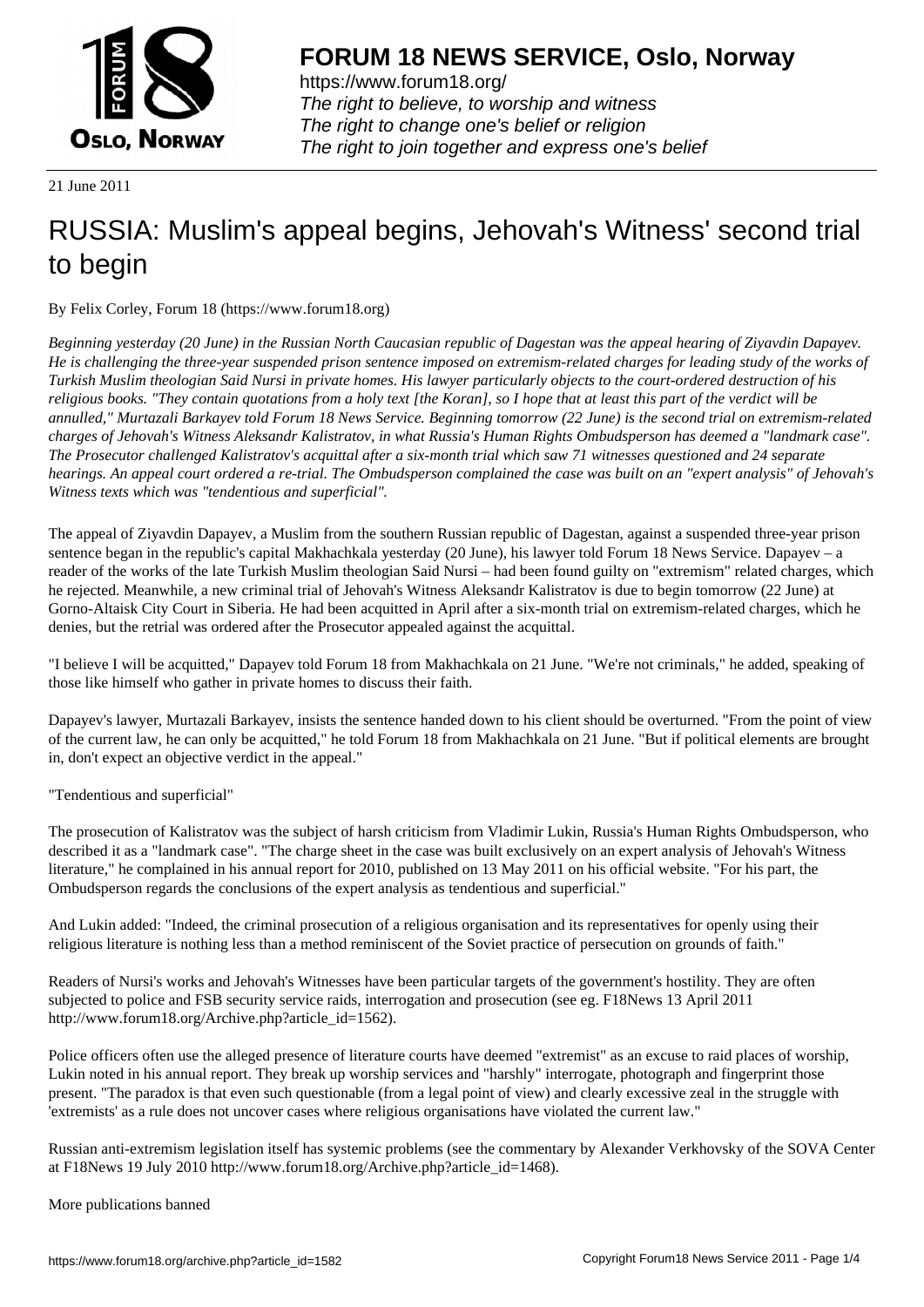More Islamic theological works by Nursi, and Jehovah's Witness publications, deemed "extremist" by local courts have been added to the Federal List of Extremist Materials maintained by the Justice Ministry, making their distribution a criminal offence. The latest of Nursi's works in Russian translation to be added to the Federal List was The Tenth Word on the Resurrection of the Dead, a volume of his Risale-i Nur (Messages of Light) collection of sermons, the Justice Ministry website notes. This was added to the list on 12 May following a court ban imposed by Zheleznodorozhny District Court in Krasnoyarsk in September 2010 (see F18News 29 October 2010 http://www.forum18.org/Archive.php?article\_id=1504). Fifteen of Nursi's works are now on the Federal List.

The latest Jehovah's Witness publications added to the Federal List were six added on 18 January 2011, after being banned by Zavodsky District Court in Kemerovo in October 2010 (see F18News 11 February 2011 http://www.forum18.org/Archive.php?article\_id=1539). A total of 58 Jehovah's Witness publications are now on the Federal List, including numerous issues of their magazines, The Watchtower and Awake!

Prosecutors in Krasnodar and Salsk are seeking to have further Jehovah's Witness publications declared "extremist", Jehovah's Witnesses complained to Forum 18 on 21 June.

Mass distribution, preparation or storage with the aim of mass distribution of titles banned as extremist may result in prosecution under Criminal Code Article 282 ("Actions directed at the incitement of hatred [nenavist] or enmity [vrazhda], as well as the humiliation of an individual or group of persons on the basis of .. attitude to religion, .. conducted publicly or through the media"), whose penalties range from a fine to up to five years in prison. The authorities may instead choose to prosecute under Article 20.29 of the Administrative Violations Code ("Production or distribution of extremist materials"), whose penalties range from a fine to up to 15 days' detention (see F18News 28 April 2009 http://www.forum18.org/Archive.php?article\_id=1288).

Jehovah's Witnesses complained to Forum 18 of previous court decisions where confiscated publications have been ordered destroyed. "Although our publications are just printed paper and are not in themselves sacred, such court-ordered destruction of our literature is unpleasant, even offensive." They noted one case where a Bible was included in the literature a court ordered destroyed. "At least over the Bible we were successful in having the destruction order overturned." Such confiscations and destructions have affected both Muslim Nursi readers and Jehovah's Witnesses (see F18News 5 March 2010 http://www.forum18.org/Archive.php?article\_id=1417).

## Suspended prison sentence

Dapayev had his 29th birthday a week before being sentenced on 18 May. His trial was held under Magistrate Vera Ivashkina, of Judicial Unit No. 12, of Lenin District of Makhachkala. The court website notes that after the initial hearing on 14 December 2010, a further 25 hearings took place in the case (see eg. F18News 11 February 2011 http://www.forum18.org/Archive.php?article\_id=1539).

He was initially investigated under Article 282.2, Part 2 ("Participation in the activity of a social or religious association or other organisation in relation to which a court has adopted a decision legally in force on liquidation or ban on the activity in connection with the carrying out of extremist activity") of the Criminal Code. However when the charges were formally brought they were changed to Criminal Code Article 282.2, Part 1 ("Organisation of the activity of a social or religious association or other organisation in relation to which a court has adopted a decision legally in force on liquidation or ban on the activity in connection with the carrying out of extremist activity").

According to the verdict seen by Forum 18, Magistrate Ivashkina found Dapayev guilty of violating Article 282.2, Part 1. The maximum penalty is three years' imprisonment, but Judge Ivashkina ruled that the three year prison term should be suspended for two years.

Prosecutors alleged that Dapayev was involved in "Nurdzhular", an organisation based on the teaching of Nursi which was banned by Russia's Supreme Court in April 2008. Russia's Nursi readers, including Dapayev, insist the organisation does not exist.

Defenders of state action against Nursi followers routinely claim that his works are banned in Turkey, but this is not so (see F18News 28 January 2010 http://www.forum18.org/Archive.php?article\_id=1400). Readers of Nursi's works have also been linked in the Russian media with the American Central Intelligence Agency (CIA), which claim Muslims vehemently deny (see F18News 13 April 2011 http://www.forum18.org/Archive.php?article\_id=1562).

The 18 May verdict complains that Dapayev and a colleague "deliberately engaged in attracting residents of Dagestan to study and spread the teaching of Said Nursi" in "so-called 'home medressahs' [religious colleges]" in six locations in Makhachkala, as well as in the nearby towns of Izberbash and Derbent. During such meetings, "he held collective discussions with them of religious books written by Said Nursi", taught them and gave them copies of Nursi's books.

The verdict ordered that 1,820 copies of Nursi's books being held by the Dagestan FSB in connection with the case be destroyed.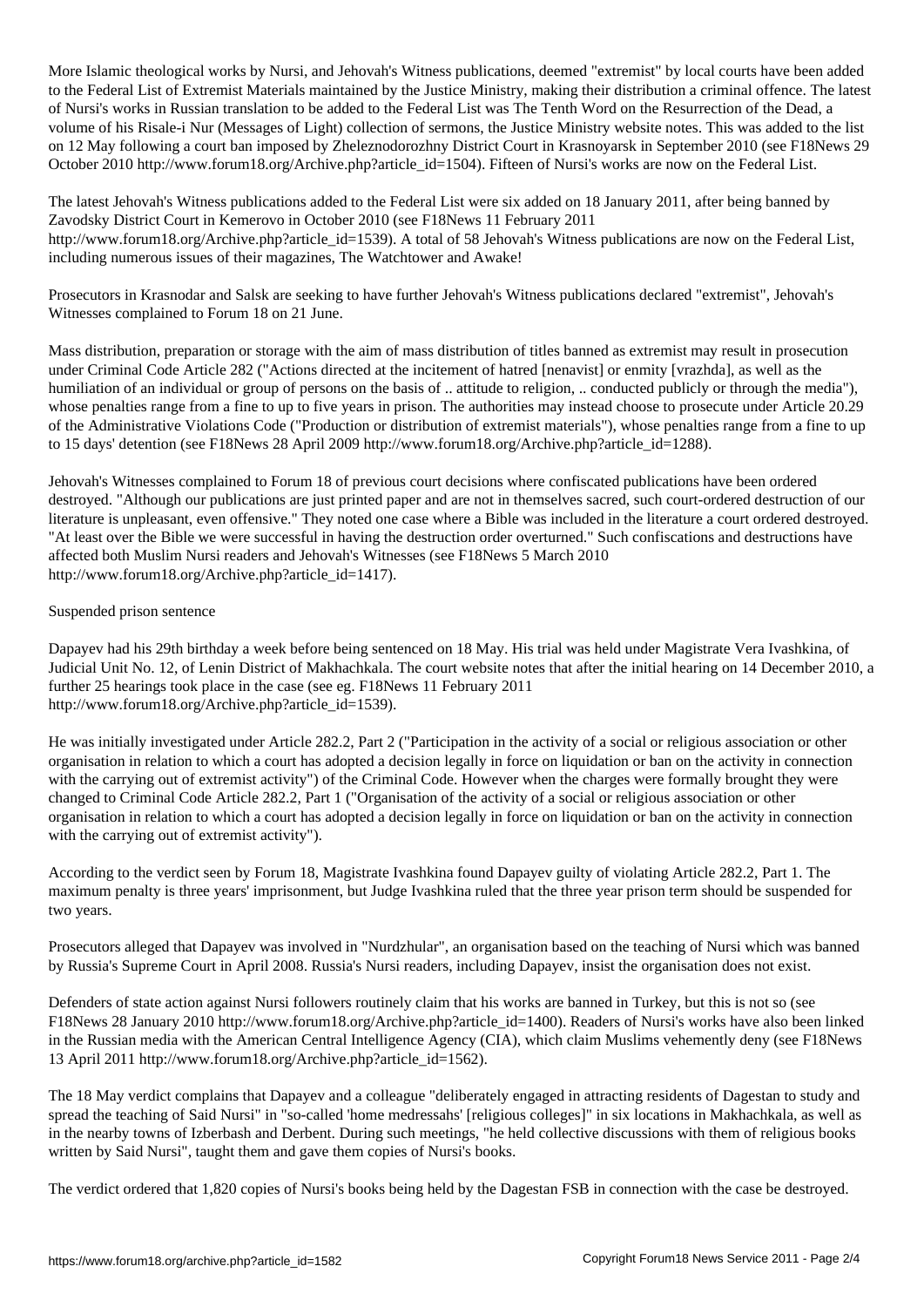Dapayev's lawyer Barkayev lodged an appeal against the conviction on 24 May to Lenin District Court in Makhachkala. In his appeal, seen by Forum 18, Barkayev argues that his client was convicted "because individually and together with others he professes Islam". He also complained of what he argued were procedural violations.

Barkayev particularly complains over the destruction of the books, insisting that the works – in English, Russian and Arabic – are not on the Federal List. "No court has determined that they are extremist," he told Forum 18. "They contain quotations from a holy text [the Koran], so I hope that at least this part of the verdict will be annulled."

Barkayev said he last saw the books at the trial, but they are being held by the Dagestan FSB security service. "They are Dapayev's personal property and according to the law should be returned when the case is over. This is a violation of his right to private property."

Since lodging the appeal, Barkayev has also demanded that Magistrate Ivashkina provide a transcript of the trial, as she was required by law to do within five days of the verdict.

The appeal hearing began under Judge Magomed Onzholov at Lenin District Court on 20 June, but has been adjourned to an unspecified date which will be set only when Ivashkina provides the transcript, Dapayev told Forum 18.

Second criminal trial after acquittal at first trial

Kalistratov, who will be 35 in July, was the first Jehovah's Witness to face criminal trial in post-Soviet Russia in connection with his religious activity (see F18News 20 April 2011 http://www.forum18.org/Archive.php?article\_id=1565). His second trial – after the long-running series of hearings in his first trial which led to his acquittal - begins tomorrow (22 June). It is being held at the same Gorno-Altaisk City Court as his first trial, but this time under Judge Marina Kulikova.

Despite Kalistratov's 14 April acquittal, on 18 May Bulat Yaimov of the Prosecutor's Office lodged an appeal against the acquittal. On 26 May, Judges Olga Birulya, Svetlana Kalinicheva and Aydar Sautkanov of the Altai Republic Supreme Court overturned the verdict and ordered a new trial in the case, the Court website notes.

Acquittal verdict "illegal and unfounded"?

Larisa Shestak, spokesperson for the Altai Republic Prosecutor's Office, stated that "an appeal was lodged because the verdict was illegal and unfounded," she told Forum 18 from Gorno-Altaisk on 21 June. She was unable to say in what proportion of acquittals prosecutors in the Altai Republic challenge the verdict. But Shestak denied that anyone apart from the Prosecutor's Office had taken the decision to appeal against the verdict. She also denied that her office was governed by anything other than the law. "This is not a private campaign against Kalistratov."

Asked what would happen if Kalistratov is acquitted at the end of the new trial, Shestak insisted that prosecutors can challenge court decisions "as many times as they need to if they regard the verdict as unfounded".

Shestak told Forum 18 she had read the remarks on Kalistratov's case from Human Rights Ombudsperson Lukin, but declined to comment on them or to say if they would have any impact on the case.

Acquittal at end of six-month first trial

In Kalistratov's first trial, he was accused of giving away two copies of the booklet "What Does God Require of Us?" while knowing it had been banned by Gorno-Altaisk City Court – even though this ruling had not entered into force at the time of the alleged offence. He was prosecuted under Article 282, Part 1 of the Criminal Code ("Actions directed at the incitement of hatred [nenavist] or enmity [vrazhda], as well as the humiliation of an individual or group of persons on the basis of .. attitude to religion .."). He denied the accusations (see F18News 30 November 2010 http://www.forum18.org/Archive.php?article\_id=1515).

The first trial began on 20 October 2010 at Gorno-Altaisk City Court. After a long-running trial which included 24 hearings and saw 71 witnesses testify, Judge Marina Sokolovskaya found him innocent on 14 April 2011 (see F18News 20 April 2011 http://www.forum18.org/Archive.php?article\_id=1565).

## Court found prosecution's contention "unfounded"

The 56-page court verdict, seen by Forum 18, states that in neither the pre-trial investigation nor the court hearings was it proven that Kalistratov distributed banned material. "The contention of the prosecution that Kalistratov had the deliberate intention of committing actions directed at inciting hatred or enmity, the court considers unfounded," it added. The court rejected the contention of four prosecution witnesses that Jehovah's Witness literature incited "dissatisfaction, anger, and at times hatred" among